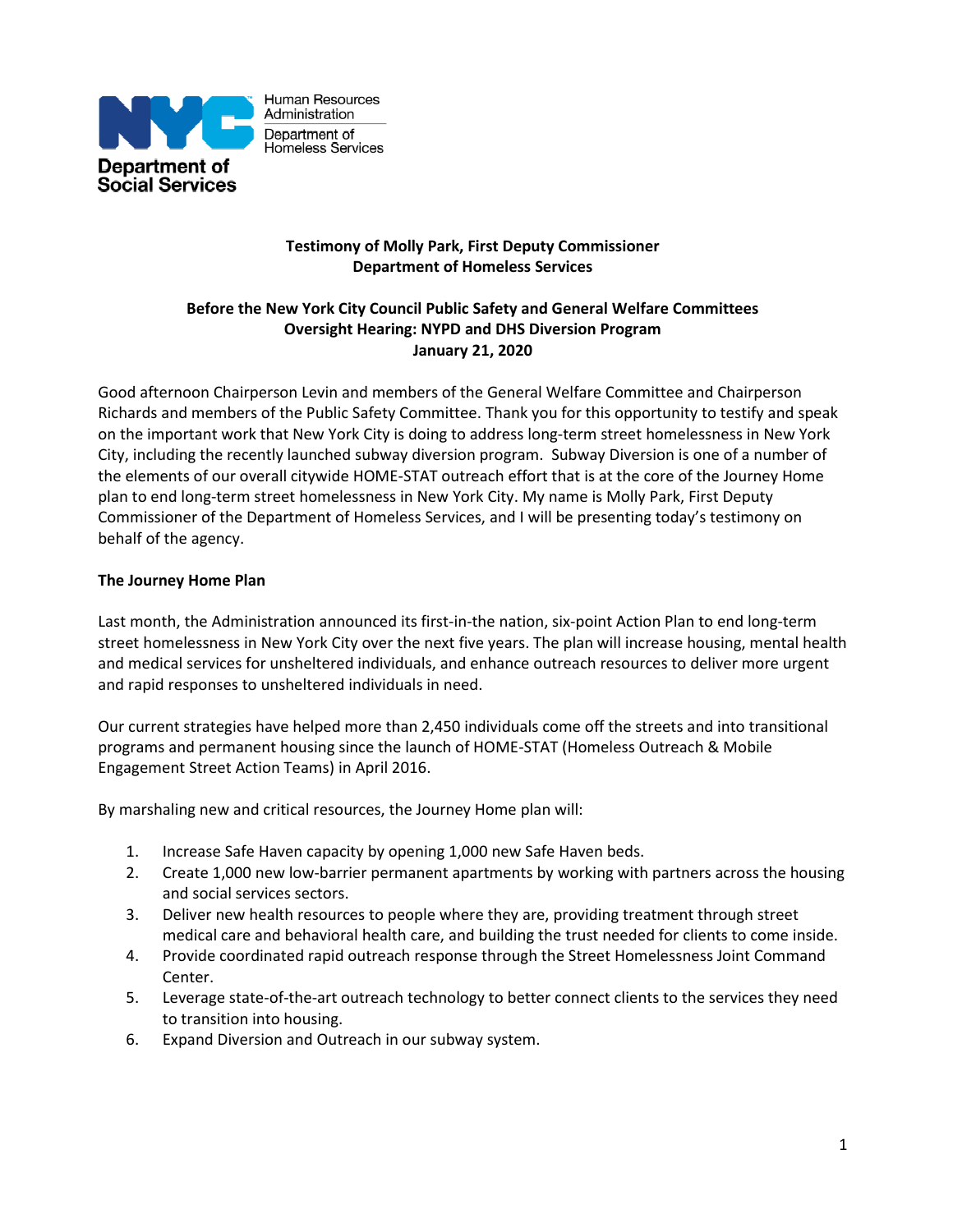## **HOME-STAT**

The Journey Home plan builds on the nation's most comprehensive street outreach program, the Department of Homeless Services' HOME-STAT initiative—with outreach teams canvassing the five boroughs and engaging New Yorkers who are unsheltered 24 hours a day, 7 days a week, every day of the year.

Through HOME-STAT, hundreds of highly-trained, not-for-profit outreach staff, including licensed social workers, canvass the streets, proactively engaging New Yorkers experiencing street homelessness. Outreach workers offer services and assistance, while working to gain trust with the goal of addressing the underlying issues that may have caused or contributed to street homelessness in order to ultimately help these individuals transition off the streets. HOME-STAT also provides aftercare services, continuing to work with individuals as they make that transition to ensure that they get the supports they need to remain in housing and off the streets.

Through HOME-STAT, we have:

- Implemented current strategies that have helped more than 2,450 individuals off the streets and into transitional programs and permanent housing since the launch of HOME-STAT in April 2016.
- Tripled the City's investment in street homelessness programs from approximately \$45M to more than \$140M before the additional investments for the Journey Home plan.
- Tripled the number of emergency Safe Haven and stabilization beds dedicated to serving street homeless New Yorkers citywide from 600 to more than 1,800 today.
- Tripled the number of outreach staff from fewer than 200 in 2014 to more than 550.
- Built the City's first-ever "By-Name" list of individuals known to be homeless and residing on the streets to improve delivery of services to help them come off the streets. Outreach teams now know approximately 1,300 street homeless individuals by name and actively engage another 2,400 individuals encountered on the streets to determine whether they are homeless.
- Increased joint outreach operations with the NYPD and partner agencies such as NYC Health + Hospitals (H+H), the Department of Health and Mental Hygiene (DOHMH), the FDNY Emergency Medical Services (EMS), and the Department of Parks & Recreation (Parks) to engage more New Yorkers and offer more supports.

#### **The Transit System**

This Administration has dedicated millions of dollars to transit system outreach efforts, with teams out year-round on subway trains, platforms, terminals, and end-of-line stations, engaging individuals experiencing homelessness and offering a range of services to meet their unique needs, person by person.

DHS partners with the MTA and Bowery Residents' Committee (BRC) to provide outreach and services in subway stations, with a focus on high-activity stations and end-of-line stations. To that end, all street homeless outreach teams have access to:

- licensed clinicians who work with clients on the streets, provide on-going case management, and assess each individual for immediate risk/crisis during each encounter;
- psychiatrists who perform psychiatric evaluations on the streets, as needed, helping understand and better meet the individual needs of each New Yorker experiencing street homelessness; and
- substance use resources, including the ability to immediately connect clients to detox and other rehabilitation programs, and staff who are trained in naloxone administration.